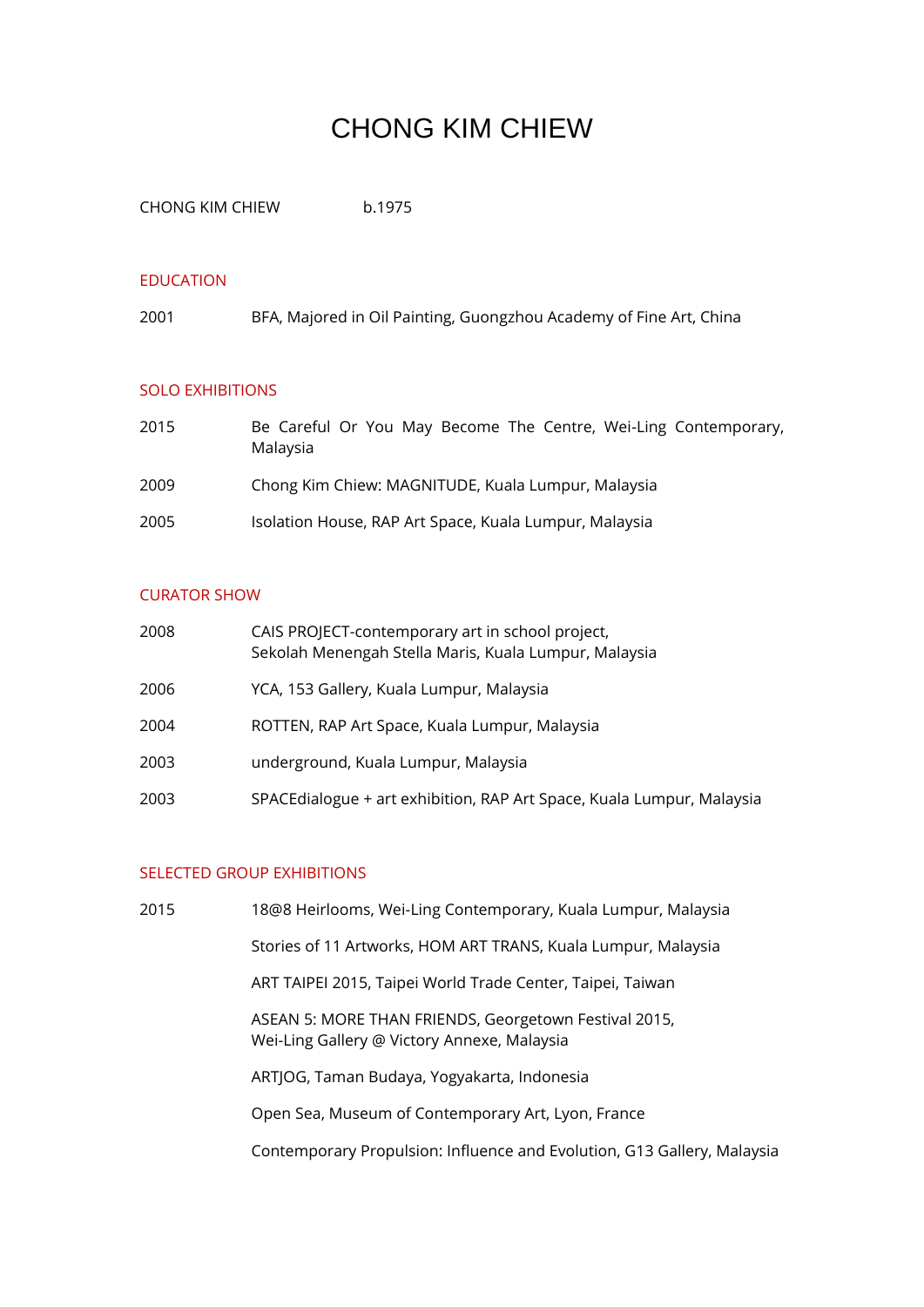Remnants From Paths That Wander, Gallery Orange, Bacolod City, **Philippines** 

2014 Impartial Origins, HOUSE of Frida, Bacolod City, Philippines

刻舟求劍-Pulau Melayu-Lost and Found, Lostgens' Art Space, Kuala Lumpur, Malaysia

Configuration, G13, Selangor, Malaysia

Malaysian Eye, MAP@PUBLIKA, Kuala Lumpur, Malaysia

2013 TRANSIT A0, HOM ART TRANS, Kuala Lumpur, Malaysia.

M50 SELAMAT HARI MALAYSIA, MAP@PUBLIKA, Kuala Lumpur, Malaysia.

Figurative Trajectories, G13 Gallery, Malaysia

DUO: EXILE BOUNDARIES, HOM ART TRANS, Kuala Lumpur, Malaysia

Paints For Paintings, Atelier Art Space/Gallery, Malaysia

BARRICARE Kuala Lumpur 7thTriennial, MAP@PUBLIKA, Kuala Lumpur, Malaysia

2012 TRANSIT A4, HOM ART TRANS, Kuala Lumpur, Malaysia

Panorama: Recent Art from Contemporary Asia, Singapore Art Museum, Singapore

UNTITILED? #2, Findars, Kuala Lumpur, Malaysia

UNTITILED? #1, Findars, Kuala Lumpur, Malaysia

SAGE #3 Southeast Asia Art Group Exchange Residency Exhibition, Boston Gallery, Manila, Philippines

2011 In Death Row's Shadow, MCPA Hall, KL & Selangor Chinese Assembly Hall, Kuala Lumpur, Malaysia

> SAGE #2 Southeast Asia Art Group Exchange Residency Exhibition, Sangkring Art Project, Yogyakarta, Indonesia

Visualize, Atelier Art Space/Gallery, Malaysia

tanah ayer: Malaysia Stories from the Land, Selasar Sunaryo Art Space, Bandung, Indonesia

SAGE #1" Southeast Asia Art Group Exchange Residency Exhibition, House of Matahati, Kuala Lumpur, Malaysia

Horizontal or Vertical, House of Matahati, Kuala Lumpur, Malaysia

2010 Negaraku, Boleh! (My Country, Can!), Evil Empire, Singapore

3<sup>rd</sup> Artriangle group exhibition, National Art Gallery, Kuala Lumpur, Malaysia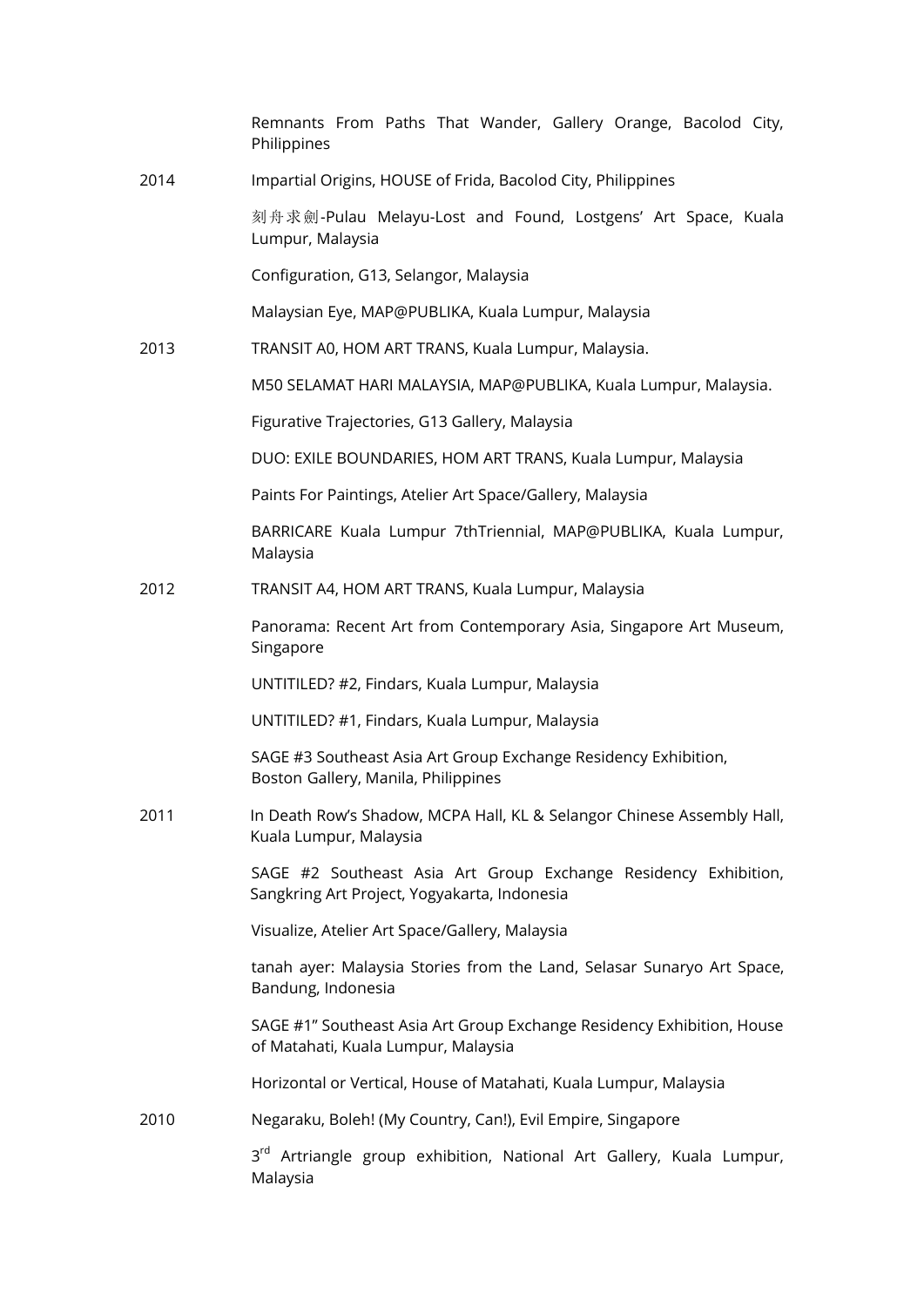|      | Campur-Campur, White Box @ MAP, Kuala Lumpur, Malaysia                                                                        |
|------|-------------------------------------------------------------------------------------------------------------------------------|
|      | Contemporary Rhetoric, Valentine Willie Fine Art, Kuala Lumpur, Malaysia                                                      |
| 2009 | Mix Hang, Valentine Willie Fine Art, Kuala Lumpur, Malaysia                                                                   |
|      | New Malaysia Artist: Our Own Orbit, Tembi Contemporary, Yogyakarta,<br>Indonesia                                              |
|      | Cartographical Lure, Valentine Willie Fine Art, Kuala Lumpur, Malaysia                                                        |
|      | Mix Hang, Valentine Willie Fine Art, Kuala Lumpur, Malaysia                                                                   |
|      | History Lessons: Works on Paper, Valentine Willie Fine Art, Kuala Lumpur,<br>Malaysia                                         |
| 2008 | Cabinet : Art Around 1 thousand, Valentine Willie Fine Art, Kuala Lumpur,<br>Malaysia                                         |
|      | 2 <sup>nd</sup> Artriangle group exhibition, Soka Gakkai, Kuala Lumpur, Malaysia                                              |
|      | Entry Points, 1948 art space, Sri Kembangan, Malaysia                                                                         |
| 2007 | A White House and A Temporary Road, The Annexe Gallery, Kuala<br>Lumpur, Malaysia                                             |
| 2006 | YCA, 153 Gallery, Kuala Lumpur, Malaysia                                                                                      |
| 2004 | not that balai Festival, Lost Generation Art Space, Kuala Lumpur, Malaysia                                                    |
|      | ROTTEN, RAP Art Space, Kuala Lumpur, Malaysia                                                                                 |
| 2003 | underground, Kuala Lumpur, Malaysia                                                                                           |
|      | SPACEdialogue + art exhibition, RAP Art Space, Kuala Lumpur, Malaysia                                                         |
| 2001 | Guongzhou Academy of Fine Art Graduation Exhibition, Guongzhou,<br>China                                                      |
| 1999 | Three Signal, Macau                                                                                                           |
| 1997 | Pameran Terbuka '96, Galeri Shah Alam, Malaysia                                                                               |
| 1996 | 13 <sup>th</sup> The National Art Inter Change Exhibition, Kaoshiung, Taiwan                                                  |
|      | Three in One, Creative Centre, National Art Gallery, Kuala Lumpur,<br>Malaysia                                                |
|      | Bertemakan "Waterworld", Pameran Senilukis Young Talents 1996,<br>Bank Negara, Kuala Lumpur, Malaysia                         |
| 1994 | The City Contemporary Society and The Urban Environment Photos +<br>Poems Exhibitions, Central Market, Kuala Lumpur, Malaysia |